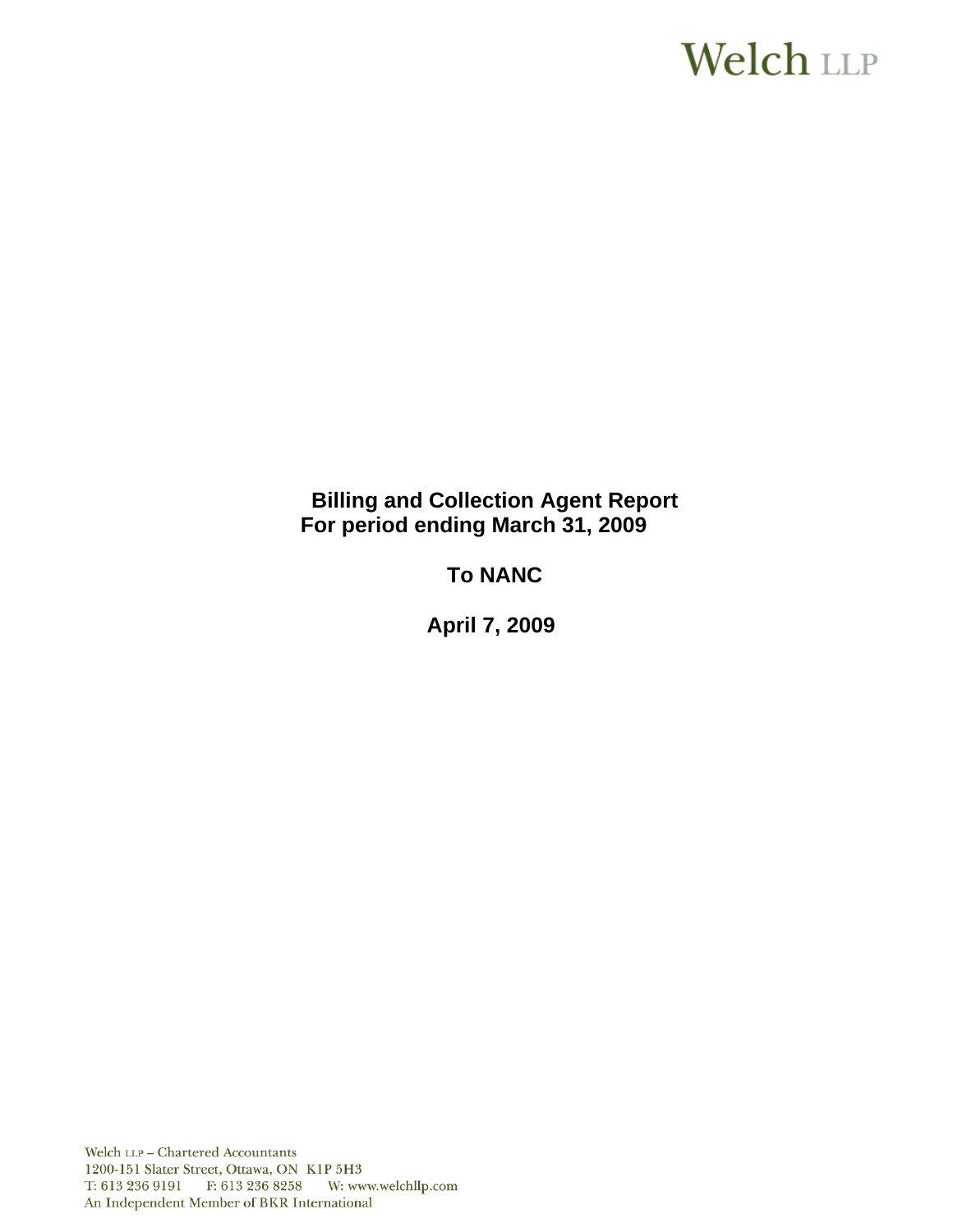# **NANPA FUND STATEMENT OF FINANCIAL POSITION MARCH 31, 2009**

| <b>Assets</b><br>Cash Balance in bank account<br>Dreyfus Government Cash Management Fund                                                                                                           |                                                         | \$<br>73.364<br>3,861,000 |
|----------------------------------------------------------------------------------------------------------------------------------------------------------------------------------------------------|---------------------------------------------------------|---------------------------|
| Receivable from US Carriers<br>Receivable from Canada<br>Receivable from Caribbean countries<br>Receivables forwarded to FCC for collection (Over 90 days)<br>Allowance for uncollectible accounts | 194,012<br>5,733<br>1,295<br>271,058<br>(275,000)       | 197,098                   |
| Interest receivable                                                                                                                                                                                |                                                         | 131                       |
| <b>Total assets</b>                                                                                                                                                                                |                                                         | 4,131,593                 |
| Accrued liabilities (see below for makeup)<br>Less:                                                                                                                                                |                                                         | (737, 087)                |
| <b>Fund balance</b>                                                                                                                                                                                |                                                         | \$<br>3,394,506           |
| <b>Makeup of Accrued Liabilities</b> (see following page for additional details)                                                                                                                   |                                                         |                           |
| <b>Welch LLP</b><br><b>NEUSTAR Pooling 1K Block Pooling Expenses</b><br><b>NEUSTAR Admin Expenses</b><br>Data Collection Agent - USAC                                                              | 38,643<br>391,077<br>293,329<br>14,038<br>\$<br>737,087 |                           |

**\*\*\*\*\*\*\*\*\*\*\*\*\*\*\*\*\*\*\*\*\*\*\*\*\*\*\*\*\*\*\*\*\*\*\*\*\*\*\*\*\*\*\*\*\*\*\*\*\*\*\*\*\*\*\*\*\*\*\*\*\*\*\*\*\*\*\*\*\*\*\*\*\*\*\*\*\***

### **Other items of note**

During March 2009, the Dreyfus Government Cash Management Fund earned an average rate of return of 0.049%.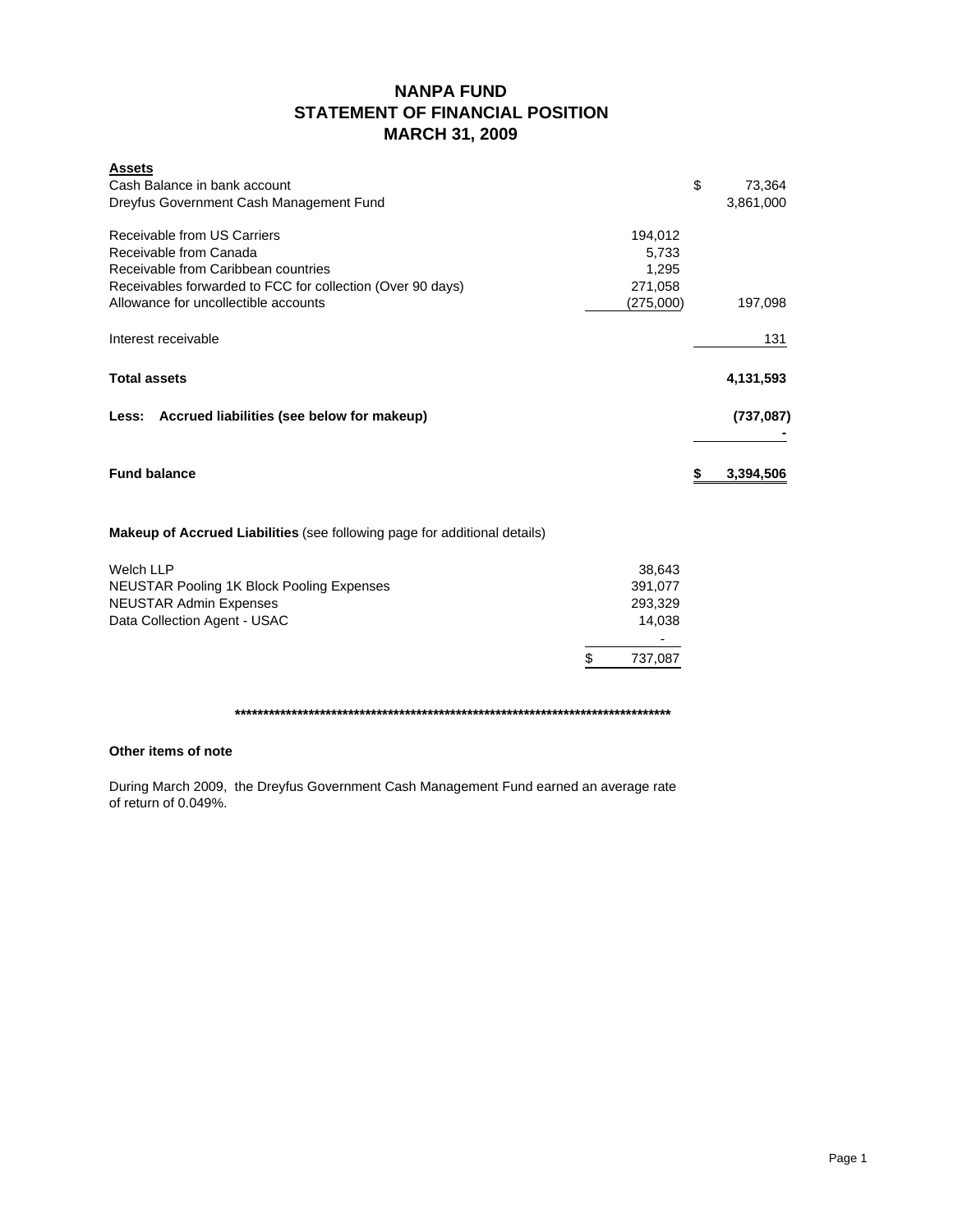#### **NANPA FUND FORECASTED STATEMENT OF CHANGES IN FUND BALANCEJULY 2008 TO FEBRUARY 2010**

|                                                                     |             | Actual                       |                        |                        | <b>Budgeted</b>          |                        |                        |                        |                                                                    |                      |                      |                          |                      | Estimated            |                          |                      |                    |                    |
|---------------------------------------------------------------------|-------------|------------------------------|------------------------|------------------------|--------------------------|------------------------|------------------------|------------------------|--------------------------------------------------------------------|----------------------|----------------------|--------------------------|----------------------|----------------------|--------------------------|----------------------|--------------------|--------------------|
|                                                                     |             | July 2008 -<br>February 2009 | Mar-09                 | Apr-09                 | May-09                   | <b>Jun-09</b>          | <b>Total</b>           | <b>Budget</b>          | Variance between forecasted<br>balance at June 30/08 and<br>budget | <b>Jul-09</b>        | Aug-09               | Sep-09                   | Oct-09               | <b>Nov-09</b>        | Dec-09                   | $Jan-10$             | Feb-10             | <b>Mar-10</b>      |
| Revenue                                                             |             |                              |                        |                        |                          |                        |                        |                        |                                                                    |                      |                      |                          |                      |                      |                          |                      |                    |                    |
| <b>International Contributions</b><br>Canada                        | (1)         | 51,597                       | 5,733                  | 5,733                  | 5,732                    |                        | 68,795                 | 68,795                 |                                                                    | 5,912                | 5,912                | 5,912                    | 5,912                | 5,912                | 5,912                    | 5,912                | 5,912              | 5,912              |
| Caribbean countries                                                 | (1)         | 13,589                       | $\sim$                 | $\sim$                 | $\sim$ $-$               | $\sim$                 | 13,589                 | 13,589                 | <b>Contract</b>                                                    | 14,467               | $\sim$               | $\sim$                   | $\sim$               | $\sim$               | $\sim$                   | $\sim$               | $\sim$             | $\sim$             |
| <b>Total International Contributions</b>                            |             | 65,186                       | 5,733                  | 5,733                  | 5,732                    |                        | 82,384                 | 82,384                 |                                                                    | 20,379               | 5,912                | 5,912                    | 5,912                | 5,912                | 5,912                    | 5,912                | 5,912              | 5,912              |
| Domestic Contributions - US carriers                                | (1)         | 3,489,572                    | 169,756                | 178,720                | 178,720                  |                        | 4,016,768              | 3,895,083              | 121,685                                                            | 1,226,845            | 102,900              | 102,900                  | 102,900              | 102,900              | 102,900                  | 102,900              | 102,900            | 102,900            |
| Late filing fees for Form 499A                                      | (2)         | 8,600)                       | 1,000                  |                        |                          | 115,000                | 105,400                | 115,000 (              | 9,600                                                              |                      |                      |                          |                      | $\sim$               | $\overline{\phantom{a}}$ |                      |                    | $\sim$             |
| Interest income                                                     | (3)         | 34,529                       | 154                    | 500                    | 500                      | 500                    | 36,183                 | 180,000                | 143,817)                                                           | 833                  | 833                  | 833                      | 833                  | 833                  | 833                      | 833                  | 833                | 833                |
| <b>Total revenue</b>                                                |             | 3.580.687                    | 174.643                | 184.953                | 184,952                  | 115,500                | 4,240,735              | 4,272,467              | 31,732)                                                            | 1.248.057            | 109.645              | 109.645                  | 109.645              | 109.645              | 109.645                  | 109.645              | 109.645            | 109,645            |
| <b>Expenses</b>                                                     |             |                              |                        |                        |                          |                        |                        |                        |                                                                    |                      |                      |                          |                      |                      |                          |                      |                    |                    |
| <b>NANPA Administration</b>                                         | (4), (8)    | 1,164,067                    | 122,620                | 121,300                | 121,300                  | 121,300                | 1,650,587              | 1,408,661              | 241,926                                                            | 122,967              | 122,967              | 122,967                  | 122,967              | 122,967              | 122,967                  | 122,967              | 122,967            | 122,967            |
| 1K Block Pooling Administration                                     | (4), (7)    | 1,548,763                    | 201,703                | 256,386                | 189,374                  | 189,374                | 2,385,600              | 2,272,483              | 113,117                                                            | 189,373              | 188,936              | 188,498                  | 188,498              | 188,498              | 188,498                  | 188,498              | 188,498            | 188,498            |
| pANI                                                                | (9)         |                              |                        |                        | $\overline{\phantom{a}}$ |                        |                        | $100,000$ (            | 100,000)                                                           | 8,333                | 8,333                | 8,333                    | 8,333                | 8,333                | 8,333                    | 8,333                | 8,333              | 8,333              |
| <b>Billing and Collection</b><br>Welch LLP<br>Data Collection Agent | (4)         | 159,200<br>30,251            | 19,900<br>5,038        | 19,900<br>4,500        | 19,900<br>4,500          | 19,900<br>4,500        | 238,800<br>48,789      | 238,800<br>$54,000$ (  | <b>Card</b><br>5,211                                               | 19,900<br>4,450      | 19,900<br>4,450      | 19,900<br>4,450          | 19,900<br>4,450      | 19,900<br>4,450      | 19,900<br>4,450          | 19,900<br>4,450      | 19,900<br>4,450    | 19,900<br>4,450    |
|                                                                     | (5)         | 2,500                        |                        |                        |                          | 32,500                 |                        |                        | 5,000                                                              |                      |                      |                          |                      |                      |                          |                      |                    |                    |
| <b>Annual Operations Audit</b><br><b>Carrier Audits</b>             | (6)<br>(10) | $\sim$                       |                        |                        | $\sim$                   |                        | 35,000<br>$\sim$       | 30,000<br>700,000 (    | 700,000)                                                           |                      |                      |                          |                      |                      |                          |                      | 700,000            |                    |
| Bad debt expense (recovery)                                         | (11)        | 2,352)                       | 3,745                  | $\sim$                 | $\sim$                   | $\sim$                 | 6,097                  | <b>Contract</b>        | 6,097                                                              | $\sim$               | $\sim$               | $\overline{\phantom{a}}$ | $\sim$               | $\sim$               | $\sim$                   | $\sim$               | $\sim$             |                    |
|                                                                     |             |                              |                        |                        |                          | 367,574                |                        |                        |                                                                    |                      |                      |                          |                      |                      |                          |                      |                    |                    |
| <b>Total expenses</b>                                               |             | 2,902,429                    | 345,516                | 402,086                | 335,074                  |                        | 4,352,679              | 4,803,944              | (451, 265)                                                         | 345,023              | 344,586              | 344,148                  | 344,148              | 344,148              | 344,148                  | 344,148              | 1,044,148          | 344,148            |
| Net revenue (expenses)                                              |             | 678,258                      | 170,873)               | 217,133)               | 150,122)                 | 252,074) (             | $111,944$ ) (          | 531,477)               | 419,533                                                            | 903,034              | 234,941) (           | 234,503)                 | 234,503)             | 234,503)             | 234,503)                 | 234,503)             | 934,503) (         | 234,503            |
| <b>Opening fund balance</b>                                         |             | 2,887,121                    | 3.565.379              | 3,394,506              | 3,177,373                | 3,027,251              | 2,887,121              | 2,730,440              | 156,681                                                            | 2,775,177            | 3.678.211            | 3,443,269                | 3,208,766            | 2,974,263            | 2,739,759                | 2,505,256            | 2,270,753          | 1,336,249          |
| <b>Closing fund balance</b>                                         |             | 3,565,379                    | 3,394,506              | 3,177,373              | 3,027,251                | 2,775,177              | 2,775,177              | 2,198,963              | 576,214                                                            | 3,678,211            | 3,443,269            | 3,208,766                | 2,974,263            | 2,739,759            | 2,505,256                | 2,270,753            | 1,336,249          | 1,101,746          |
| Fund balance makeup:<br>Contingency<br>Surplus                      |             | 1.000.000<br>2,565,379       | 1,000,000<br>2,394,506 | 1,000,000<br>2,177,373 | 1,000,000<br>2,027,251   | 1,000,000<br>1,775,177 | 1,000,000<br>1,775,177 | 1,000,000<br>1,198,963 |                                                                    | 500,000<br>3,178,211 | 500,000<br>2,943,269 | 500,000<br>2,708,766     | 500,000<br>2,474,263 | 500,000<br>2,239,759 | 500,000<br>2,005,256     | 500,000<br>1,770,753 | 500,000<br>836,249 | 500,000<br>601,746 |
|                                                                     |             | 3.565.379                    | 3.394.506              | 3.177.373              | 3.027.251                | 2,775,177              | 2.775.177              | 2.198.963              |                                                                    | 3,678,211            | 3,443,269            | 3,208,766                | 2,974,263            | 2,739,759            | 2,505,256                | 2,270,753            | 1,336,249          | 1,101,746          |

| <b>Estimated</b>     |                      |                      |                      |                      |                      |                      |                    |                    |  |  |
|----------------------|----------------------|----------------------|----------------------|----------------------|----------------------|----------------------|--------------------|--------------------|--|--|
| <b>Jul-09</b>        | Aug-09               | Sep-09               | Oct-09               | <b>Nov-09</b>        | Dec-09               | Jan-10               | Feb-10             | Mar-10             |  |  |
| 5,912<br>14,467      | 5,912<br>$\sim$      | 5,912<br>$\sim$      | 5,912<br>$\sim$      | 5,912<br>$\sim$      | 5,912<br>$\sim$      | 5,912<br>$\sim$      | 5,912<br>$\sim$    | 5,912<br>$\sim$    |  |  |
| 20,379               | 5,912                | 5,912                | 5,912                | 5,912                | 5,912                | 5,912                | 5,912              | 5,912              |  |  |
| 1,226,845            | 102,900              | 102,900              | 102,900              | 102,900              | 102,900              | 102,900              | 102,900            | 102,900            |  |  |
|                      |                      |                      |                      |                      |                      |                      |                    | ٠                  |  |  |
| 833                  | 833                  | 833                  | 833                  | 833                  | 833                  | 833                  | 833                | 833                |  |  |
| 1,248,057            | 109,645              | 109,645              | 109,645              | 109,645              | 109,645              | 109,645              | 109,645            | 109,645            |  |  |
| 122,967              | 122,967              | 122,967              | 122,967              | 122,967              | 122,967              | 122,967              | 122,967            | 122,967            |  |  |
| 189,373              | 188,936              | 188,498              | 188,498              | 188,498              | 188,498              | 188,498              | 188,498            | 188,498            |  |  |
| 8,333                | 8,333                | 8,333                | 8,333                | 8,333                | 8,333                | 8,333                | 8,333              | 8,333              |  |  |
| 19,900<br>4,450      | 19,900<br>4,450      | 19,900<br>4,450      | 19,900<br>4,450      | 19,900<br>4,450      | 19,900<br>4,450      | 19,900<br>4,450      | 19,900<br>4,450    | 19,900<br>4,450    |  |  |
|                      |                      |                      |                      |                      |                      |                      |                    |                    |  |  |
|                      |                      |                      |                      |                      |                      |                      | 700,000            | ٠                  |  |  |
|                      |                      |                      |                      |                      |                      |                      |                    | $\sim$             |  |  |
| 345,023              | 344,586              | 344,148              | 344,148              | 344,148              | 344,148              | 344,148              | 1,044,148          | 344,148            |  |  |
| 903,034 (            | 234,941) (           | 234,503) (           | 234,503) (           | 234,503) (           | 234,503) (           | 234,503) (           | 934,503) (         | 234,503)           |  |  |
| 2,775,177            | 3,678,211            | 3,443,269            | 3,208,766            | 2,974,263            | 2,739,759            | 2,505,256            | 2,270,753          | 1,336,249          |  |  |
| 3,678,211            | 3,443,269            | 3,208,766            | 2,974,263            | 2,739,759            | 2,505,256            | 2,270,753            | 1,336,249          | 1,101,746          |  |  |
| 500,000<br>3,178,211 | 500,000<br>2,943,269 | 500,000<br>2,708,766 | 500,000<br>2,474,263 | 500,000<br>2,239,759 | 500,000<br>2,005,256 | 500,000<br>1,770,753 | 500,000<br>836,249 | 500,000<br>601,746 |  |  |
| 3,678,211            | 3,443,269            | 3,208,766            | 2,974,263            | 2,739,759            | 2,505,256            | 2,270,753            | 1,336,249          | 1,101,746          |  |  |

#### **Assumptions:**

**(1)** The US carrier contributions for the period from July 2008 to June 2009 and the International carrier revenue is based upon actual<br>billings The contributions for July 2009 - January 2010 are estimated based on the pr

**(2)** These fees represent the \$100 late filing fee charged to those companies that do not file the Form 499A by the due date.

**(3)** Interest income projections are estimates

#### **Reconciliation of Forecast at June 30, 2009 to Budget**

| (3) Interest income projections are estimates                                                                                                                                                                                  | Budgeted fund balance at June 30/09 - contingency                                  | 1,000,000  |
|--------------------------------------------------------------------------------------------------------------------------------------------------------------------------------------------------------------------------------|------------------------------------------------------------------------------------|------------|
| (4) The expenses for the NANPA Administration, 1K Block Pooling and Welch LLP are based on contracts in force. NANPA Administration contract expired June 2008.                                                                |                                                                                    |            |
| The expense for NANPA Administration for July 2008 - December 2008 is based on the current contract based on the option to                                                                                                     |                                                                                    |            |
| extend exercised by the FCC. The expense for the January 2009 to January 2010 is based on the option to extend.                                                                                                                | Unexpended surplus carried forward - as per budget                                 | 1,198,963  |
| (5) The expense for the Data Collection Agent is based on estimate of costs by USAC for the 2008 calendar year.                                                                                                                | Increase in fund balance between budget period (February 2008) and June 2008       | 156,681    |
| (6) The contract for the annual operations audit has been awarded to Ernst & Young. The cost will be \$32,500                                                                                                                  | Additional billings in July 2008 - March 2009                                      | 121,685    |
| (7) The April forecasted amount includes the forecasted monthly billing of \$189,375 plus change orders 5-7 in the amount of \$67012.                                                                                          | Late filing fees (reversal) for Form 499A - 2008                                   | (9,600)    |
| (8) The April forecasted amount includes the forecasted monthly billing of \$121,300.                                                                                                                                          | Reduced interest earned to date compared to budget                                 | (143, 817) |
| (9) Interim p-ANNI administration is now covered under the new Pooling contract. \$100,000 has been allowed for the cost of permanent pANI in 2008/09. No change order has been is NANP - change orders and contract extension |                                                                                    | (173, 553) |
| (10) The budget allowed \$700,000 for 16 carrier audits. The FCC is revising the procurement procedure and are not conducting any audits until this is in place.                                                               | NANP Admin change order #15 originally included in 2007/08 surplus but not expende | (68, 373)  |
| (11) The allowance covers all accounts considered potentially uncollectible at March 31, 2009. This will be covered by the contingency allowance.                                                                              | Data Collection fees - Adjustment to actual from budget                            | 5.211      |
|                                                                                                                                                                                                                                | Bad debts (recovery) not budgeted for                                              | 6,097      |
|                                                                                                                                                                                                                                | <b>Annual Operations Audit</b>                                                     | (5,000)    |
|                                                                                                                                                                                                                                | Unexpended budget for carrier audits not performed in 2008/09 budget year          | 700,000    |
|                                                                                                                                                                                                                                | Cost of permanent pANI not expended                                                | 100,000    |
|                                                                                                                                                                                                                                | Pooling change orders                                                              | (113, 117) |
|                                                                                                                                                                                                                                | Forecasted fund balance at June 30/09                                              | 2,775,177  |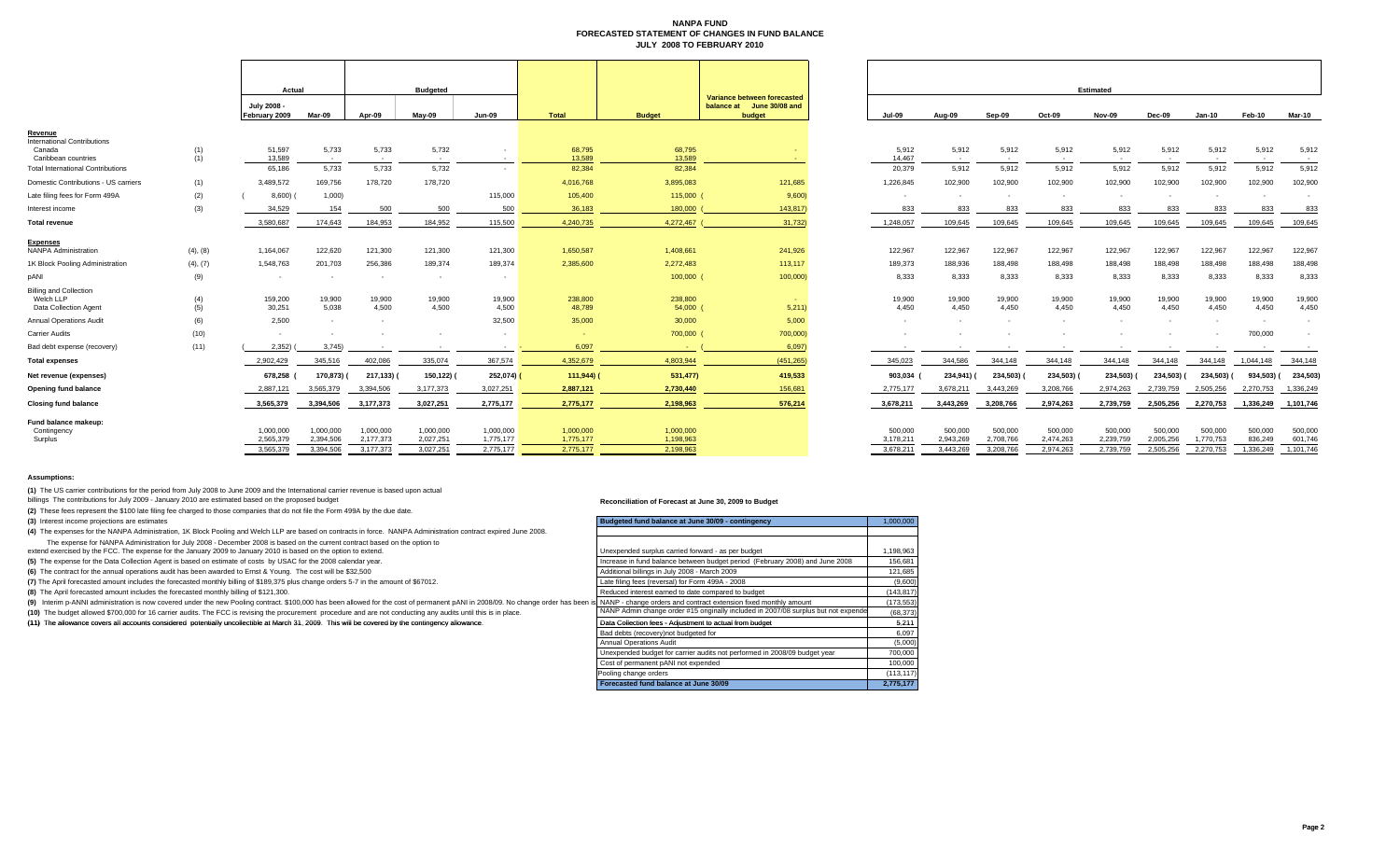### **NANPA FUNDCURRENT AND FORECASTED LIABILITIES**

|                                                |                                                                                                                         |          |                                         | Current |         |         |               |               |         |         |         |
|------------------------------------------------|-------------------------------------------------------------------------------------------------------------------------|----------|-----------------------------------------|---------|---------|---------|---------------|---------------|---------|---------|---------|
|                                                |                                                                                                                         |          |                                         | Mar-09  | Apr-09  | May-09  | <b>Jun-09</b> | <b>Jul-09</b> | Aug-09  | Sep-09  | Oct-09  |
| <b>NEUSTAR - NANPA Administration contract</b> | - Authorization by the FCC has not been received for payment                                                            |          |                                         | 293,329 | 121,300 | 121,300 | 121,300       | 121,300       | 122,967 | 122,967 | 122,967 |
|                                                | February 2009<br>Amendment 25<br>March 2009                                                                             | \$       | 126,629<br>44,080<br>122,620<br>293,329 |         |         |         |               |               |         |         |         |
| <b>NEUSTAR - Block Pooling contract</b>        |                                                                                                                         |          |                                         | 391,077 | 256,386 | 189,374 | 189,374       | 189,374       | 189,373 | 188,936 | 188,498 |
|                                                | - Authorization by the FCC has not been received for payment<br>February 2009                                           | \$       | 189,374                                 |         |         |         |               |               |         |         |         |
|                                                | March 2009<br>CO #3                                                                                                     |          | 189,373<br>12,330<br>$\sim$             |         |         |         |               |               |         |         |         |
|                                                |                                                                                                                         |          | 391,077                                 |         |         |         |               |               |         |         |         |
| Welch LLP - Billing & Collection Agent         | - Authorization by the FCC has not been received for payment<br>February 2009<br>March 2009                             | \$<br>\$ | 18,743<br>19,900<br>38,643              | 38,643  | 19,900  | 19,900  | 19,900        | 19,900        | 19,900  | 19,900  | 19,900  |
| <b>USAC - Data Collection Agent</b>            | - Authorization by the FCC has not been received for payment<br>December 2008<br>February 2009<br>March 2009 (estimate) | \$       | 5,592<br>3,946<br>4,500<br>14,038       | 14,038  | 4,500   | 4,500   | 4,500         | 4,500         | 4,450   | 4,450   | 4,450   |
| <b>Carrier audits</b>                          |                                                                                                                         |          |                                         |         |         |         |               |               |         |         |         |
| Ernst & Young LLP- Annual operations audit     |                                                                                                                         |          |                                         |         |         |         | 34,000        |               |         |         |         |
| <b>NEUSTAR - pANI administration</b>           |                                                                                                                         |          | \$                                      |         |         |         |               |               |         |         |         |

**Total** 402,086 737,087 335,074 369,074 335,074 336,690 336,253 335,815